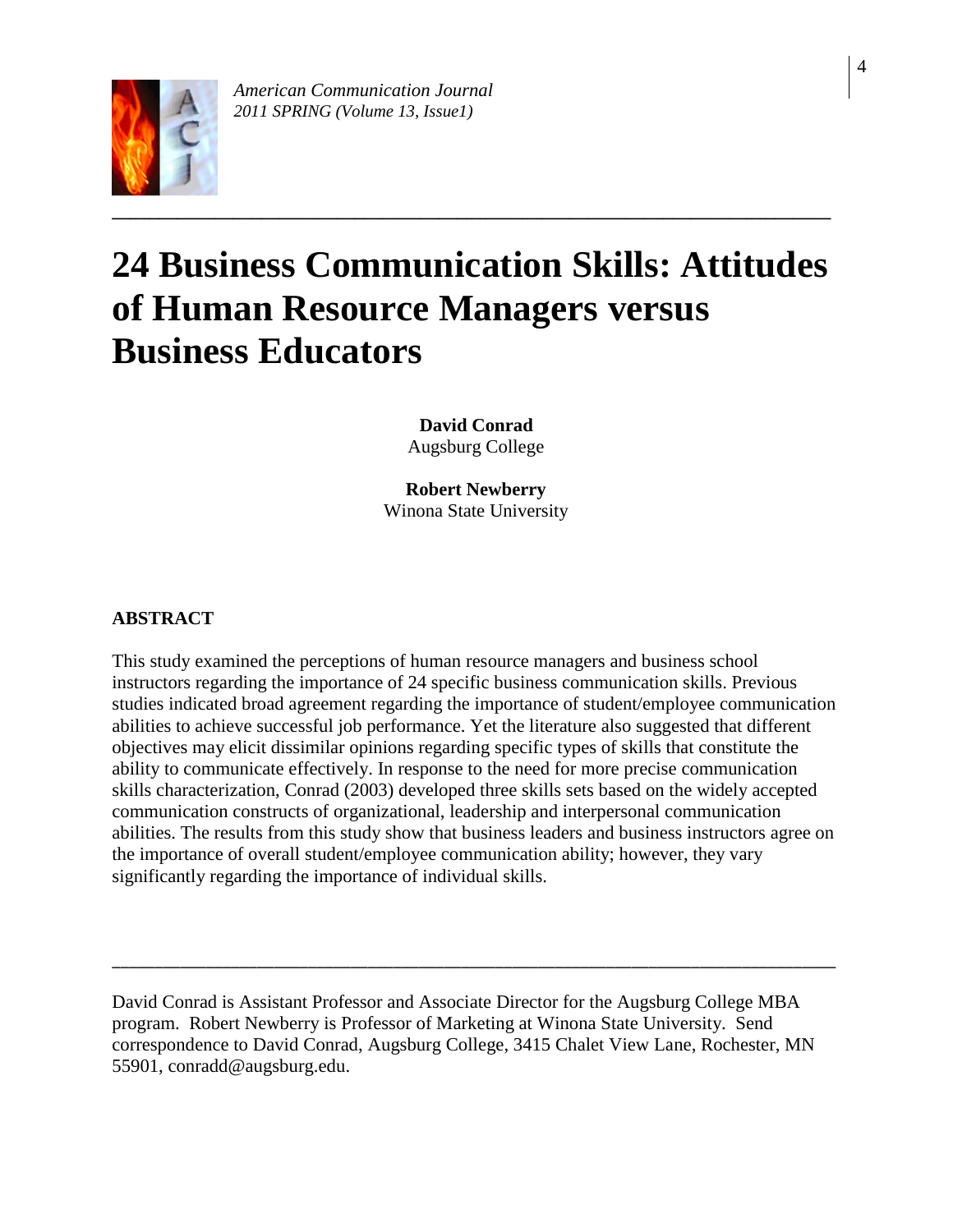Business communication is the sending and receiving of verbal and non verbal messages within the organizational context (Roebuck, 2001; Ober, 2001; Murphy, Hildebrandt, & Thomas, 1997). Hanna and Wilson (1998) expanded on this definition, indicating business communication is a process of generating, transmitting, receiving, and interpreting messages in interpersonal, group, public, and mass communication contexts through written and verbal formats. Hynes (2005) stated effective business communication is the key to planning, leading, organizing, and controlling the resources of the organizations to achieve objectives, and may be formal or informal in nature. Argenti (2007) discussed business communication functional aspects and found that over half of the heads of corporate communication departments oversee business communications functions that include media relations, online communications, marketing, special events, product/brand communications, crisis management, employee/internal communications, community relations, and product/brand advertising. The expanse and importance of business communication underscores the need for business education and business to collaborate in preparing business majors for the workplace.

It is widely accepted that business management and business educators perceive communication skills as highly valuable to employees and organizations alike. In business organizations, numerous sources have reported that communication skills are critical to career success and a significant contributor to organizational success (Du-Babcock, 2006; Roebuck, 2001; Certo, 2000; Dilenschneider, 1992; Rushkoff, 1999). In academia, research has shown faculty and administrators perceive that communication skills are very important to students' eventual career success (National Association of Colleges and Employers, 2001; Gray, 2010). Despite the agreement in business regarding the importance of communication skills, evidence exists that long-term employees and those just entering the work force from college still lack these skills. Pearce, Johnson, and Barker (1995) reported fair to poor (the lowest two categories on a 5- point scale) communication and listening skills of managers and employees. Fordham and Gabbin (1996) interviewed 84 business executives and concluded that business students with apprehension about communicating are less likely to practice the communication and, therefore, are less likely to develop communication skills.

Academicians appear to agree with their business counterparts. Lanier, Tanner, Zhu, and Heady (1997) found that most management faculty believe students are deficient in writing and verbal skills. Their study also revealed that although remediation in these skills is at the forefront of educational needs, students may not be receiving adequate education in these skills. Young and Murphy (2003) noted that accreditation requirements, academic research, and consistent feedback from employers, college recruiters, and alumni certainly suggest that communication skills should be identified as one of the key issues in marketing education. Brodowsky and Anderson (2003) found that even business students themselves perceive inadequacies in their communication education. So, despite agreement between business and academia regarding the importance of communication skills, a gap persist regarding desired versus acquired communication skills levels.

Several studies reveal that business education should be sensitive to, but may not understand, the communication skills needs of business employees (Roebuck, 2001: Tanyel, Mitchell, & McAlum, 1999; Lanier, Tanner, Zhu & Heady, 1997). Gray (2010) found graduates often begin their careers with inadequate oral communication skills, but there is a lack of well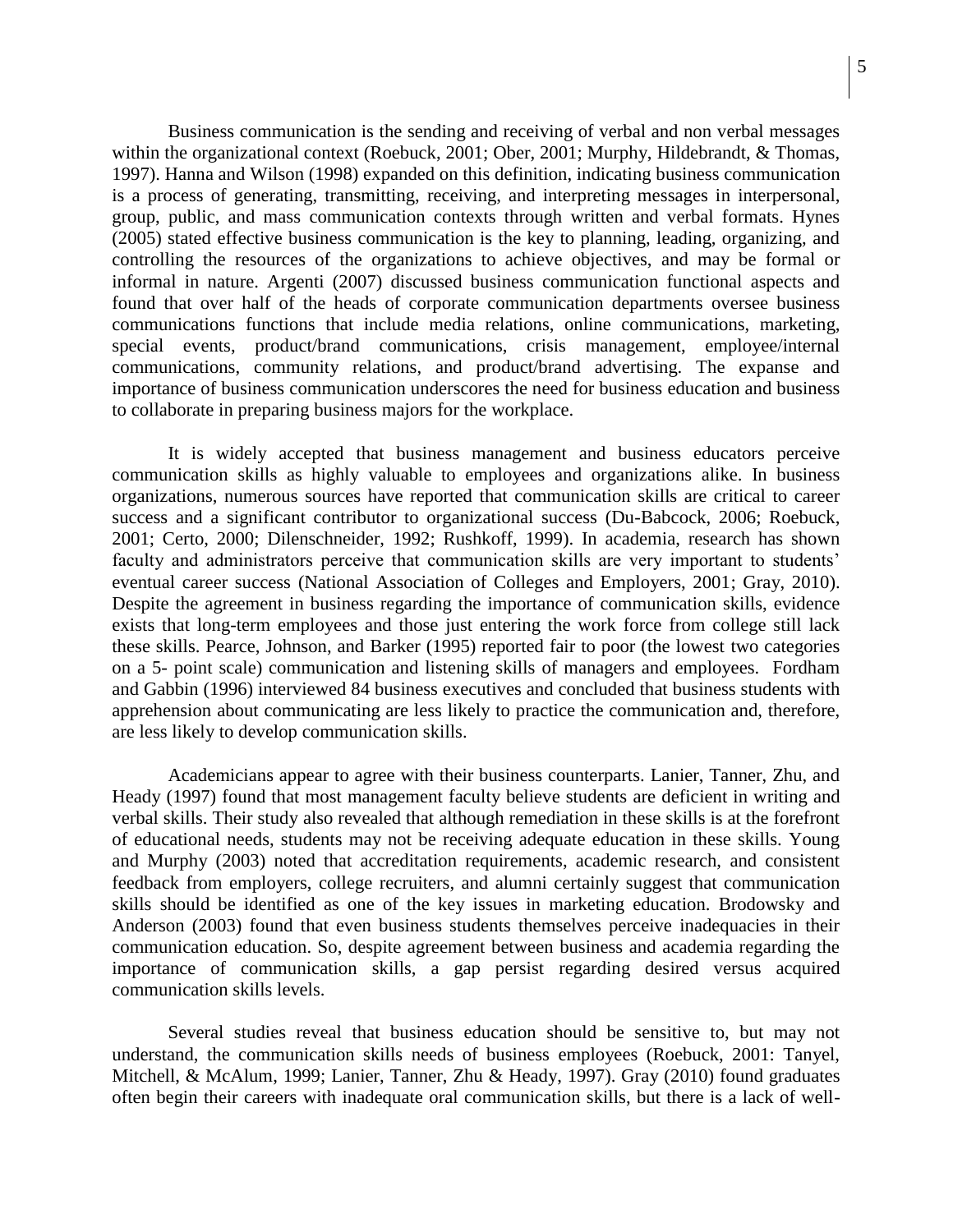grounded empirical data concerning precisely what employers mean by "oral communication" and what specific skills they value most highly.

Sapp and Zhang (2009) suggested business professors think they know about their students' readiness for post-graduation employment, but the reality often is that professors know very little about how their students will perform professionally in relation to what industry expects. The authors argued that rarely do business faculty have the opportunity to incorporate feedback from industry insiders in order to facilitate their students' transition to full-time employment; that occasionally, academicians conduct alumni surveys or obtain feedback in program reviews or accreditation reports; but that most of the time, the information available about their students' communication skills performance outside the classroom is either anecdotal or based on a small sampling of student work. Thus, business faculty can only assume and hope that the career-oriented education they provide as business communication teachers will translate into successful job performance.

Although there is general agreement on the importance of business communication skills and on the need to include them in the business curriculum, research continues to show inadequately prepared entry-level employees. As an example, The National Commission on Writing (NCW) (2004) found that a significant proportion of firms reported one- third or fewer of their employees, both current and new, possessed the writing skills that are valued. The NCW study also estimated that firms spend \$3.1 billion annually on remedial training in writing. Finally, the NCW study noted that a vast majority of firms assess writing skills when considering hiring or promoting, that writing skills of recent graduates are generally considered unsatisfactory, and that writing skills are the "gatekeeper" for individuals desiring to achieve higher level salaried positions. Although recent graduates' writing skills are generally inadequate, these skills are very important to their organizations and their own personal success. Anderson and Bacon (2004) surveyed employers and found they consistently ranked communication skills, in particular writing ability, among the most important skills for undergraduate business students to possess. However, they found improving writing skills, especially with respect to punctuation, grammar, and word choice, often requires substantial teacher time and effort, which may be a rare resource considering the abundance of content that must be covered in most business courses.

Regarding the other primary communication skill, oral communication, Maes, Weldy, and Icenogle (1997) found that oral communication was one of the top three competencies needed to succeed in a managerial position. Yet other studies over decades have demonstrated the unsatisfactory oral communication skills of recent graduates (Bolt-Lee & Foster, 2003; Reinsch & Shelby, 1997). Thus, it appears that preparing students' oral communication skills for the managerial workplace has not been highly successful.

In specialized fields of management, this same phenomenon appears as well. The accounting profession has taken a special interest in communication skills as accounting has evolved from a bookkeeping, number-crunching activity to an analysis, reporting, and advising profession (Siegel, 2000). In an extensive study of practitioners, Bolt-Lee and Foster (2003) found that communication skills are one of the key areas needing major improvement in the accounting profession. Stowers and White (1999), after their study showed minimal importance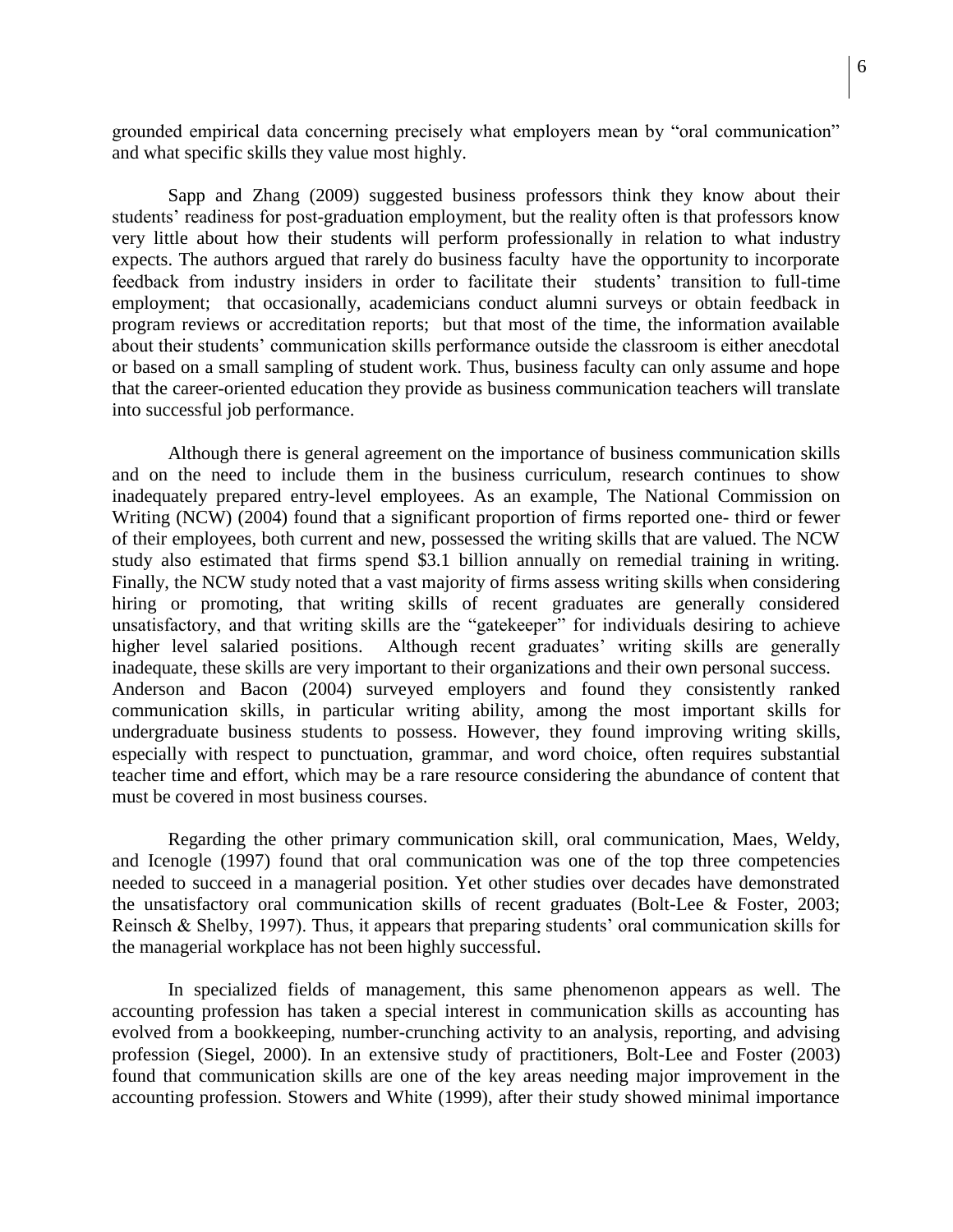attached to communication skills instruction, called for a more comprehensive approach in undergraduate accounting programs.

Other specialties demonstrating concern for communication skills deficiencies are information systems and public relations. In a study of information systems employers, Cappel (2002) found a significant gap between expected and actual communication skills. In fact, information systems employers rated the communication skills gap as much greater than the technical skills gap. In the public relations field, one focused on communications, Wise (2005) noted that public relations professionals overwhelmingly described the writing of entry- level employees as "bad" or "poor," and the most positive comments in his study included "very uneven," "average," and "fair," not a ringing endorsement of progress in teaching business communications skills.

Thus research and debate continue on what communication skills should be emphasized and how they should be taught (Pittenger, Miller & Mott, 2004; Russ, 2009; Blasczynski, Haras, & Katz, 2010). Numerous studies suggest that business educators must better understand and teach the communication skills business considers important. Tanyel, Mitchell and McAlum (1999) found significant differences between prospective employers' and faculty members' attitudes regarding the importance of expected communication skills among recent graduates. Ulinski and O'Callaghan (2002) found that MBA students and employers generally disagree on the order of importance of communication skills. Seshadri and Theye (2000) found that professionals judge writing on different criteria than do faculty. The NCW (2004) report stated that employers feel that the style taught in academics is often inappropriate for business writing. So, between academia and practitioners is some disconnect regarding the business communication skills new graduates need.

Although there are many possible explanations for this disconnect, one may be academics' emphasis on theories and models versus practitioners' emphasis on skills and abilities that produce practical outcomes. In addressing this gap, several studies have suggested a lack of focus in business communication curriculum on skills that relate to practical outcomes. Pfeffer and Fong (2002) concluded that the focus should be practical use of skills, not theoretical understanding or abstract knowledge. Pittenger, Miller and Mott (2004) proposed teaching communications with an emphasis on real-world standards and operational skills outcomes.

Business communication skill education instructional methods are widely discussed. Kerby and Romine (2009) promoted embedding communication assessment in course content, suggesting outcomes that are useful skills that employers want. Du-Babcock (2006) stated that teaching business communication theory and models without associated application materials is inadequate and will lead to students not being capable of applying communication skills in the future. As early as 1999, Murranka and Lynch demonstrated that a competency-based communication course focused on skills applications could be successful. Laster and Russ (2010) found pedagogical differences and similarities in how instructors from business and communication disciplines teach the introductory business communication course. By surveying 444 instructors teaching this course at colleges and universities across the United States, they found both complimentary and contradictory instructional approaches and called for more crossdisciplinary uniformity in contemporary business communication education.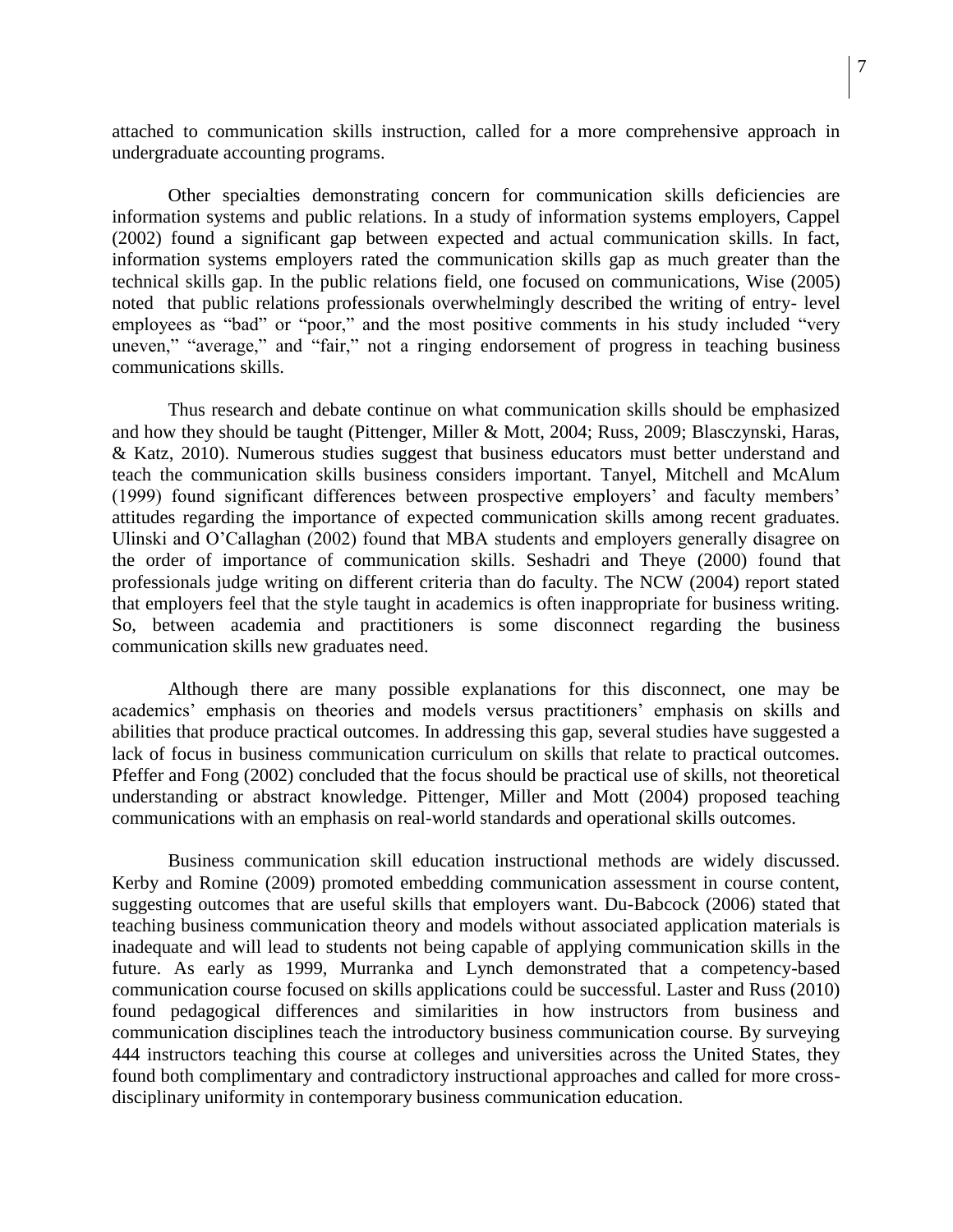Bennis and Townsend (1995), Rowley, Lujan, and Dolence (1997), and Rusk (1993) have argued that it is the responsibility of colleges and business to collaboratively understand what is important in education, identify if there is agreement on importance, and make attempts at remediation of these skills before the students graduate and seek employment . In this vein, research becomes necessary to identify if business and business education agree on the importance of specific skills in business to ensure that the skills business expects are those considered important in college business education.

At the graduate level, Bogert and Butt (1996) studied 55 MBA programs and found almost all of these programs concentrated on enhancing communication skills; in fact, several instructors stated clearly on their syllabi the premise that their students do know how to speak and write effectively. In addition, no school required a communication course that focused solely on organizational communication. Cyphert, Worley, and Dyrud (2002) looked at the integration of communication across the master of business administration (MBA) curriculum at the University of Northern Iowa. They found that although students felt that the communicationfocused courses were worthwhile, the University still sought to better integrate communication skills across the MBA curriculum. The authors noted that one-unit courses do not offer enough opportunity for students to become familiar with the processes and protocols of business communication, particularly for those with no professional experience in the U.S. Finally, Bhatia and Hynes (1996) surveyed graduate business students' preferences for the business communication course curriculum. Of the 255 graduate business students who had taken a core course in managerial communication, 86% were employed. The most highly rated course topics were making presentations, writing memos and letters, listening and interpersonal communication, impromptu speaking, and business report formats. The topics rated least important were international business communication, using technology, and managing diversity. The most frequently suggested additional topics were job interviews, team building, and writing manuals/policies/procedures.

Scholars and practitioners alike have long argued that professional effectiveness is concomitantly linked to communication competence. Consequently, business school faculty have come to realize that they must equip students with the communication skills employers demand if their programs are to succeed. A number of audits published over 30 years have examined the evolutionary pedagogical and programmatic developments of the undergraduate business communications course (Russ, 2009). These audits serve as reliable barometers, yielding valuable information for both internal and external stakeholders and allowing them to evaluate the health of the introductory course, track pedagogical and administrative trends, benchmark best practices, and identify pedagogical opportunities. Although periodic audits of the business communication course are necessary, the last one was conducted a decade ago, warranting a contemporary audit.

Yu (2010) echoed these beliefs and stated the idea of learning from industry is not readily embraced; looking at industry to design assessment may thus be interpreted by some faculty as a degenerative slide into a vocational paradigm that replaces education with training. Yu concluded that if business faculty want to help students succeed in workplace communication, they must understand how employees and their performance are assessed and deemed successful in those institutions.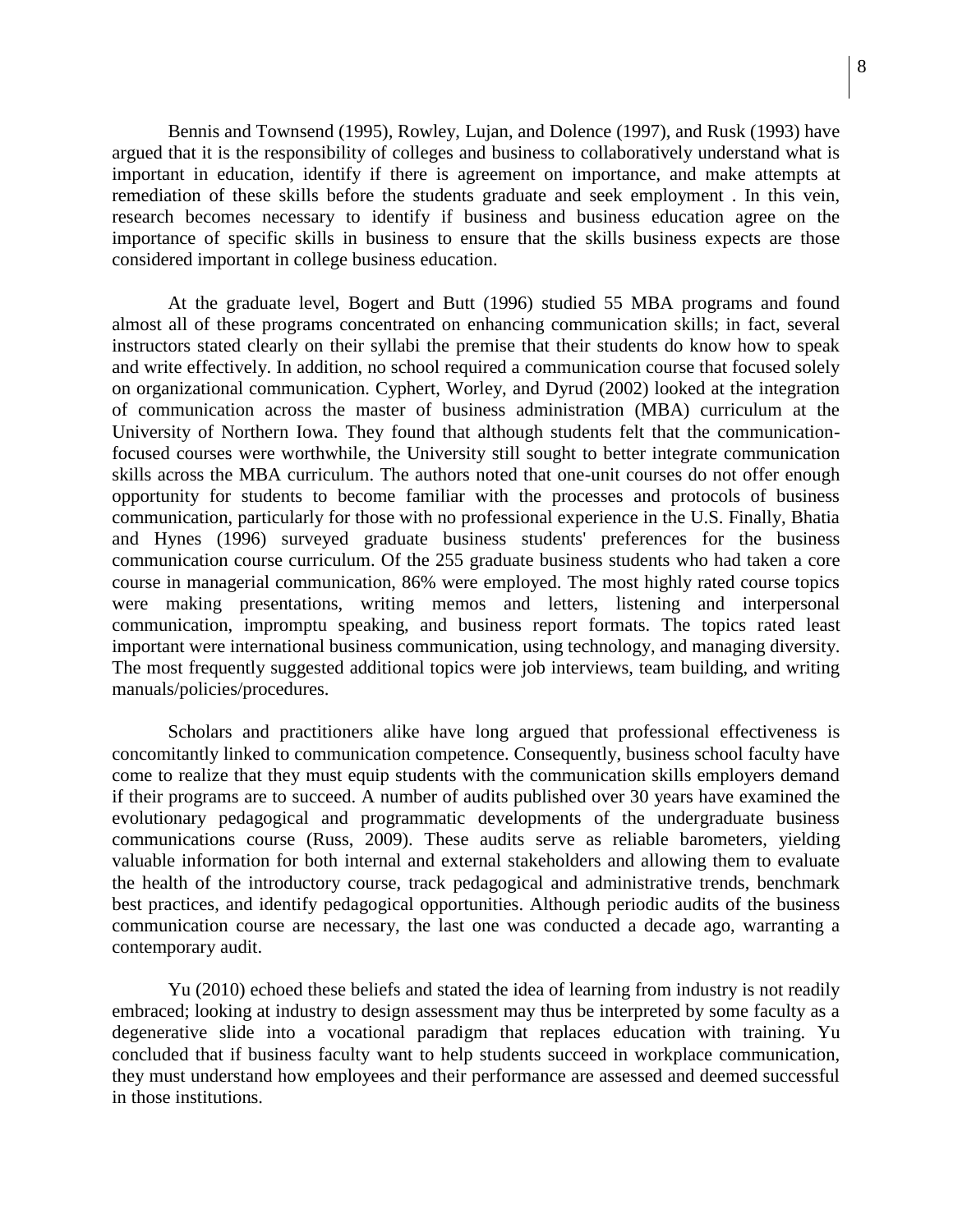In summary, Waner (1995) concluded that on a regular basis, business communication faculty should survey and collaborate with other business faculty and business professionals to determine which business communication competencies are most important in the business world and which ones should receive the most emphasis in the business communication classroom. Research emphasizes the need for excellent communication skills in the workplace, but exactly which skills should receive the most emphasis in the business communication classroom must be based on information received from the customers.

#### **Purpose of the Study**

Several studies reveal that business needs communication skill competency and that business education must be sensitive to and understand the communication skill needs of business. Accordingly, ongoing research is needed to ascertain which specific communication skills business considers important and those college business educators consider important. Pressing beyond previous research, this study compares the communication skills business considered important and those business education considered important. The purpose is to determine if there is agreement or a gap between business and academic professionals regarding the relative importance of communication skills in business.

Discrepancies in perceptions of the relative importance of communication skills between business and business education specifically may affect the ability of education to teach what is important for business. Such discrepancies also may affect the ability of business to understand, appreciate, and utilize the skills that business education may consider important.

This study investigated perceptions of communication skill importance among business leaders and among college business teachers in Minneapolis and St. Paul, Minnesota, to determine if there is agreement or a gap about the importance of communication skills for business. The Twin Cities are home to several colleges that grant 4-year business degrees as well as several large businesses. The study asks one foundational question: In Minneapolis and St. Paul, Minnesota, are the communication skills business organizations consider important also those college business educators consider important?

#### **Research Questions**

This study asks and addresses the following research questions:

1. What communication skills does the literature indicate are needed in business?

2. How do business leaders rank the importance of the communication skills cited in the research literature?

3. How do college business teachers rank the importance of the communication skills cited in the research literature?

4. How do the communication skill responses of the business leaders compare with the responses from the college business teachers?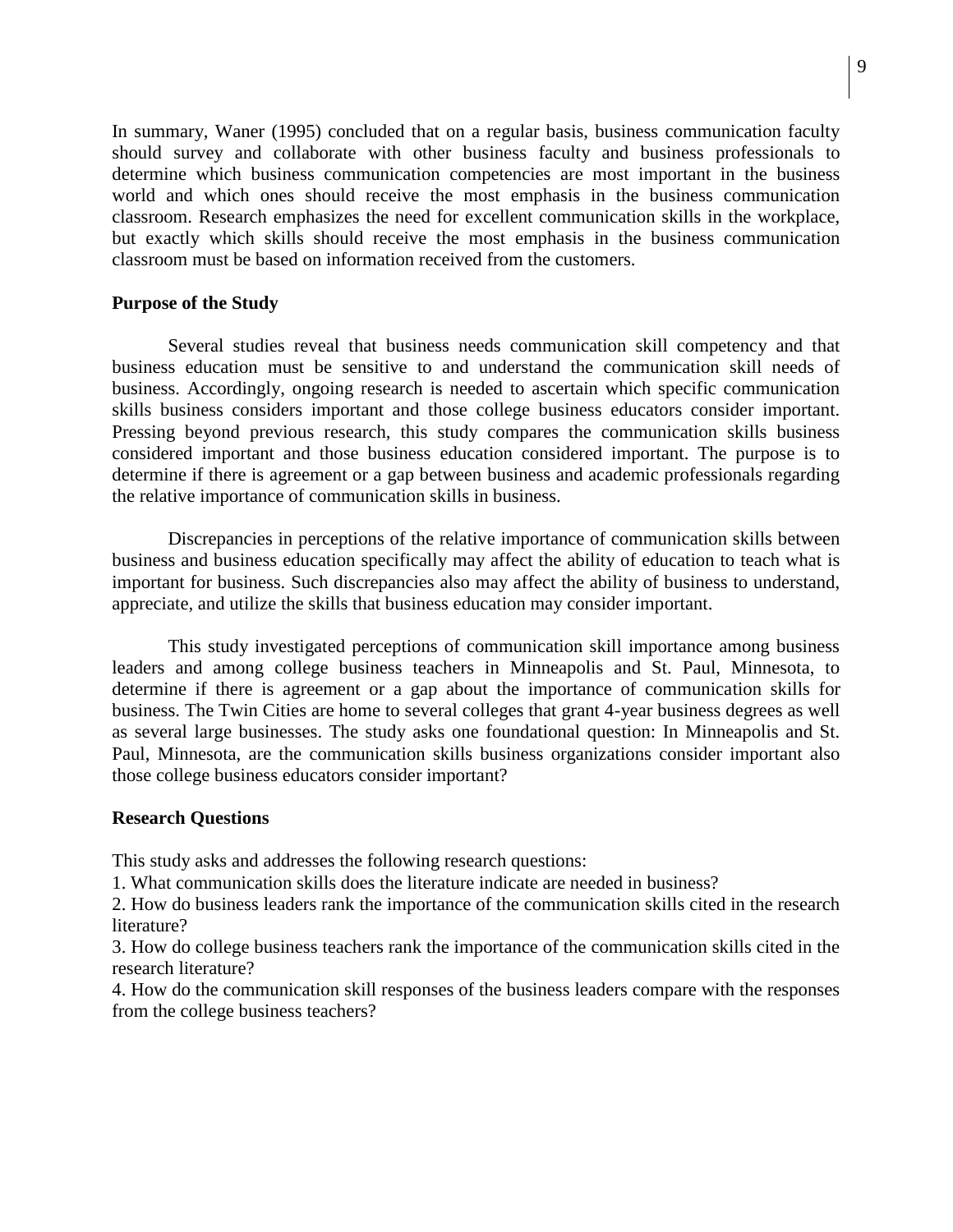### **Communication Constructs and Skills Identifying Business Communication Constructs**

In business communication research and curriculum content, the most common constructs utilized include reading, writing, oral presentations, and listening. This foundation, no doubt, is derived from the historical core skills required to be considered an educated person. One might even argue that these skills are the foundation for becoming educated. However, it appears these skills alone are not sufficient in themselves to satisfy business practitioners' needs. Evidence to support this contention is embedded in the multitude of research suggesting that graduates still lack the communication skills necessary to be successful in business despite education's emphasis on the basic skills mentioned above. Examination of over 200 articles and books, and numerous discussions with practitioners revealed that the skills business most sought from their employees should be defined by communication behavior outcomes, such as the ability to negotiate a solution between two conflicting parties. Research was conducted to determine if such a set of outcome- based skills existed in the business communications literature.

A literature review sought to identify those communication skills management experts, leadership theorists, business education professionals, communication skills researchers, and business development writers identified as most needed in business organizations. During the review, it became obvious that a broad set of constructs was needed to frame the identification of the myriad individual skills that might be deemed necessary. Thus, the first step in identifying the skills set was to formulate broader constructs, thus forming the structure for identifying the individual critical skills.

Ober (2001), Angell (2004), and Roebuck (2001) have authored college undergraduate business communication skills text books and have determined that business communication skills fall in to three basic categories: "organizational communication skills," "leadership communication skills," and "interpersonal communication skills." Organizational communication skills are those skills an organization uses to effectively communicate with all internal and external stakeholders, permitting coordination among people and organized behavior. Leadership communication skills are those skills that allow business leadership to effectively communicate with employees and key external constituents employing communication methods including stories, informality, metaphors, openness, and strategic dialogue to create trusting and supportive relationships among colleagues and staff. Interpersonal communication skills are those skills that allow business organization members to effectively communicate to internal and external constituents on a personal, intimate, and one-on-one basis, exchanging thoughts in face-to-face verbal and non verbal contexts by sharing information, providing feedback, or simply maintaining a social relationship.

#### **Identifying Business Communication Skills Sets**

Once established, each construct was researched independently to assure that the communication skills cited were only the skills that make up that particular construct. For this study, 217 publications were reviewed for the identification of business communication skills. In all, 98 organizational and managerial publications; 77 leadership publications; and 42 business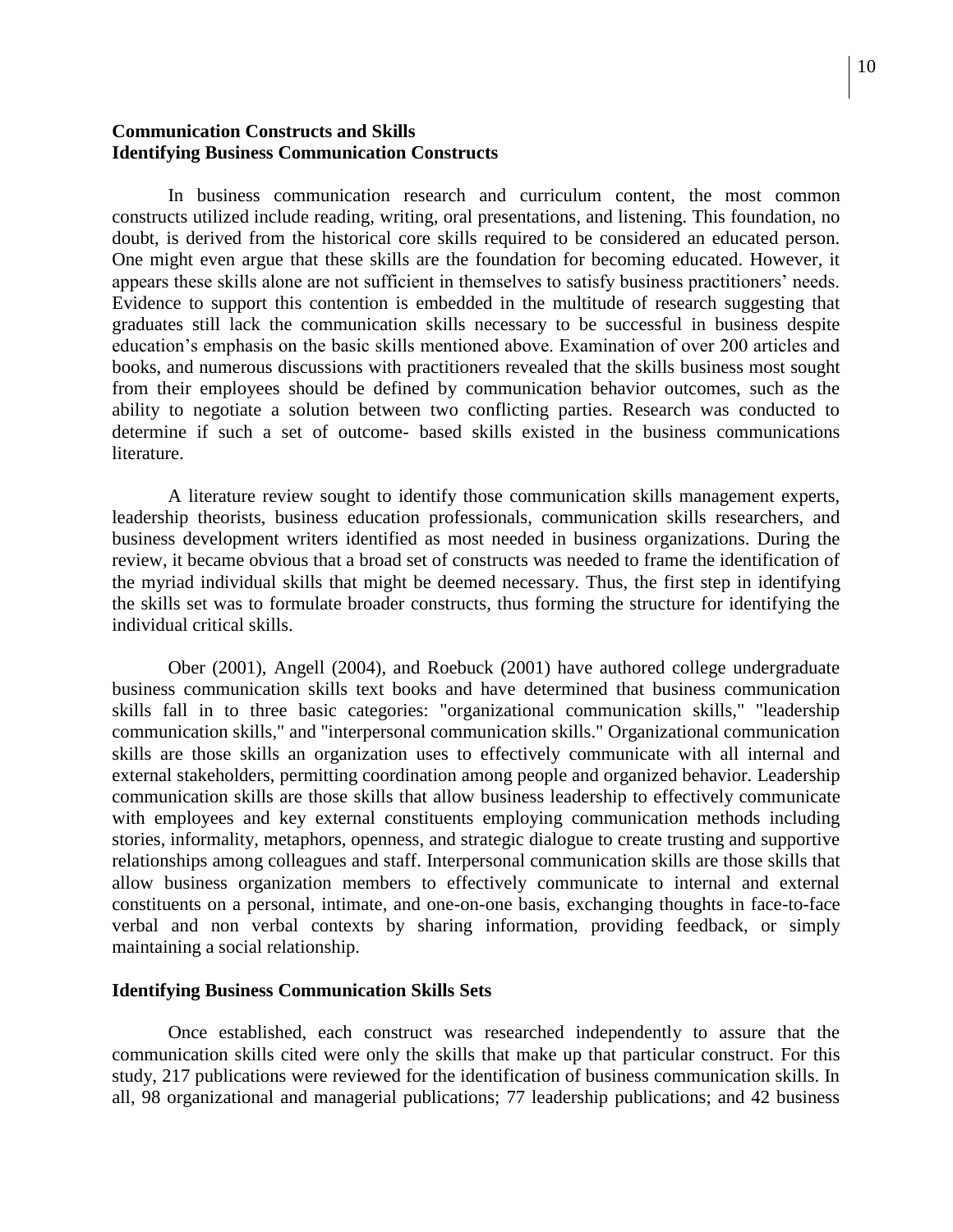communication skills publications were reviewed to accumulate the most frequently-cited business communication skills needed in business. Writers contributing to the communication skills inventory included recognized communication skills writers such as leadership experts Warren Bennis, Stephan Covey, Jim Kouzes, and Barry Posner; management theorists Peter Drucker, Richard Daft, and Peter Senge; and business communication skills writers Deborah Roebuck, Scot Ober, and Pamela Angell.

The communication skills found in the review of literature were examined, categorized, and tabulated for frequency of citation. A vast array of communication skills emerged from this review process. Only those skills cited by a majority of the authors were included in the final inventory. Thus, a cutoff point was determined when additional skills were cited by fewer than half the authors.

The inventory includes 24 skills that emerged from this mapping process: nine organizational communication skills, eight leadership communication skills, and seven interpersonal communication skills. The skills covered a range of business communication competencies in several business disciplines such as human resources, management and leadership, stakeholder relations, information management, communication technology, and specific verbal and written skills. Communication skills most frequently cited in the literature are these:

Organizational Communication Skills

- 1. Initiating open discussion
- 2. Resolving conflict
- 3. Creating information networks
- 4. Teaching important skills
- 5. Using information technology
- 6. Providing performance feedback
- 7. Negotiating
- 8. Writing business correspondence
- 9. Making convincing presentations.

Leadership Communication Skills

- 1. Arousing enthusiasm
- 2. Being a change catalyst
- 3. Creating group synergy
- 4. Building team bonds
- 5. Expressing encouragement
- 6. Providing motivation
- 7. Being persuasive
- 8. Building optimism.

## Interpersonal Communication Skills

- 1. Active listening
- 2. Building rapport
- 3. Demonstrating emotion self control
- 4. Building trust
- 5. Relating to people of diverse backgrounds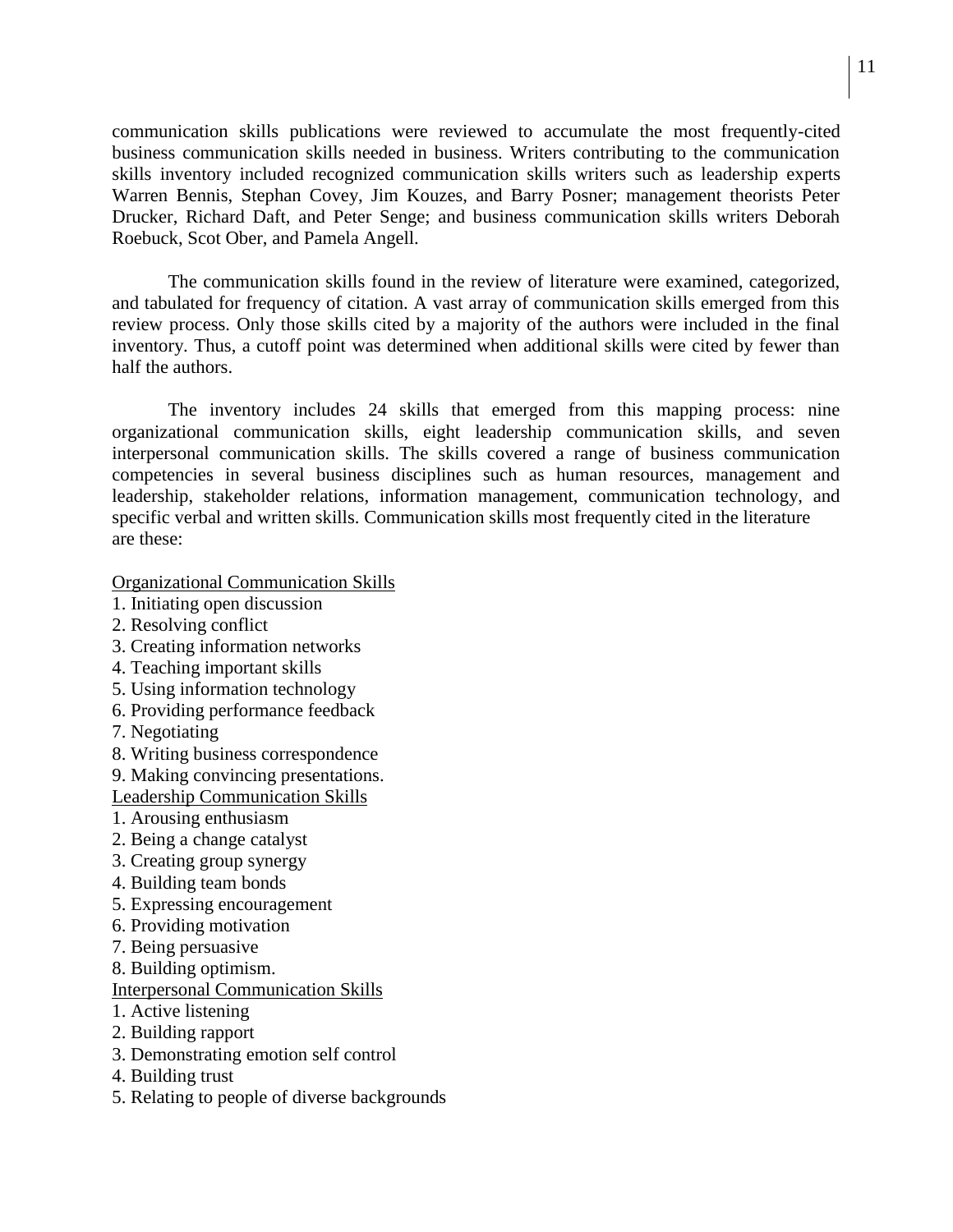6. Demonstrating respect

7. Building relationships

## **Methodology**

This study used a cross-sectional survey design to collect information from subjects who were randomly sampled from two distinct populations. The 24 communication skills provided by the review of literature formed the basis of the 24 questions included in the survey. The survey listed all 24 communication skills in one column and for each one, provided check spaces for rating that communication skill to be either "trivial," "elective," "useful," or "essential."

The target populations were comprised of 180 business organizations and 3ll business teachers from nine business degree granting colleges in Minneapolis and St. Paul, Minnesota. Within the businesses, the human resource managers led the human resources departments for their organizations and helped establish the selection criteria for job candidates, helped screen and select employees, and directed the education and training functions of their organizations. The business teachers were full-time professors who teach management, marketing, law, leadership, business communications, ethics, and other non quantitative courses.

A random sample of 45 managers and 45 professors was selected from the subject populations. Sample size was determined based on desired effect. Due to the population's inherent interest in the topic and the nature of the participants, a response rate well above 50% was anticipated. Business leaders and business professors received identical surveys. A response rate of 71% (32) of the managers and 78% (35) of the professors was achieved.

# **Validity and Reliability**

To ensure content validity, the constructs of organizational communication, leadership communication, and interpersonal communication were researched independently and thoroughly to determine what communication skills constituted the domain of each construct. To ensure that the questions were representative and covered the business communication skills within the three communication constructs, academic professionals familiar with communication skills reviewed and approved them. To establish construct validity, the review of literature provided the communication skills business needed within the distinct constructs of organizational, leadership, and interpersonal communication skills.

This study sampled the actual population under study and used the data collected from selected business leaders and college business teachers. The subjects in this study were selected randomly, and the study obtained completed surveys from 32 of the business leaders and 35 of the business teachers, which exceeds the minimal number of 26 subjects needed from each group to make inferences concerning the population. The results are to be inferred only of the population defined in this study. Reliability of the survey instrument used in this study was established by using the Cronbach's alpha coefficient. The coefficient value for the business leader surveys was .8891 and for business teachers was .7634, both indicating above .70 reliability coefficient values.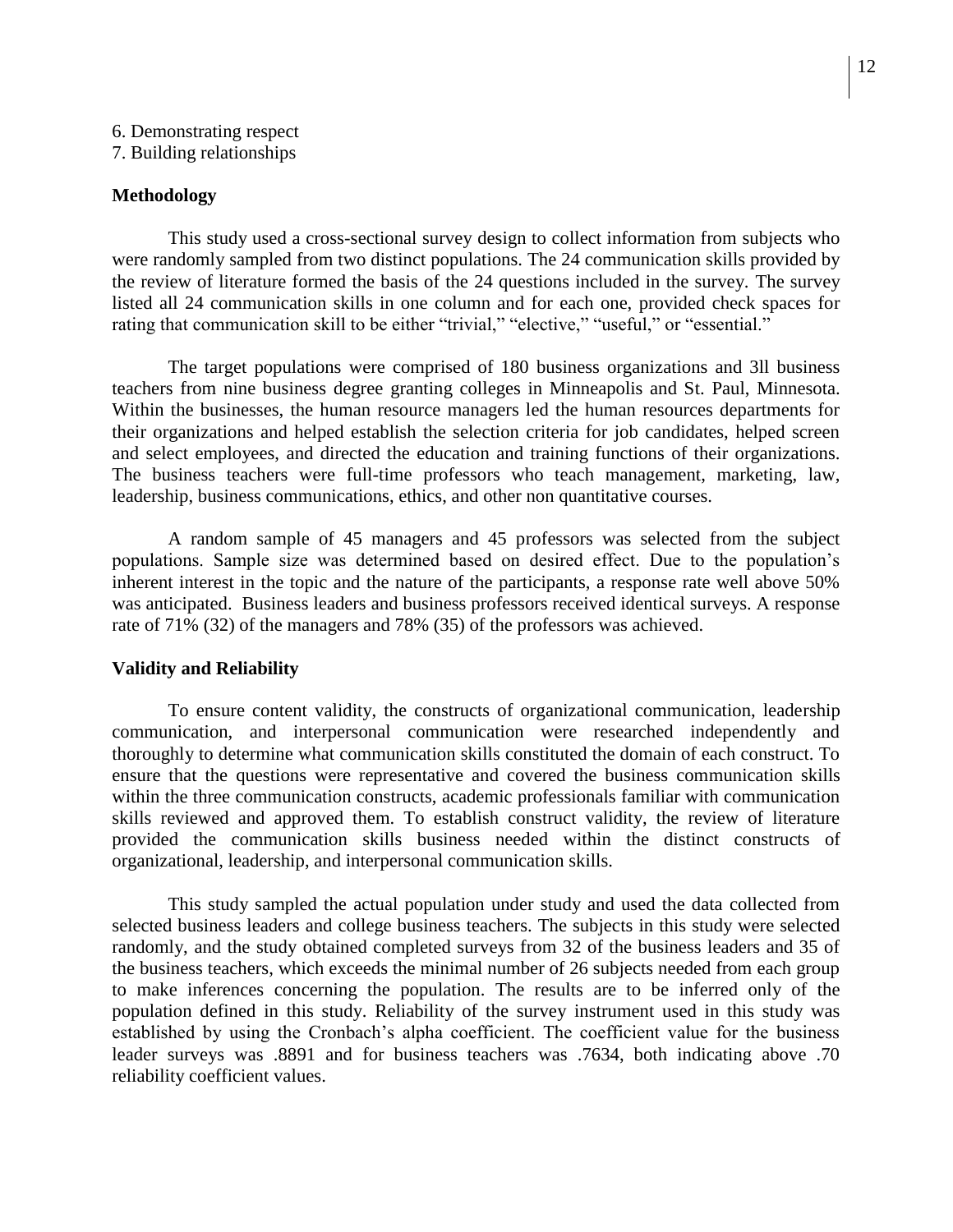#### **Results**

The results from this research study indicate that most of the communication skills included in the survey may be considered of importance by a majority in both subject groups. Between business leaders and business teachers, there were many similarities in responses because the two groups lacked statistically significant differences in perception in a majority of the skills. However, the study did uncover some statistically significant differences between business and business education in perceptions of communication skill importance on some skills, detailed in the following section.

#### **Comparison of Business Leaders' and Business Teachers' Perceptions**

In summary, this research study showed no statistically significant differences between the subject groups on a majority of the communication skills, indicating that business leaders and business teachers agree on the importance of the communication. Despite few differences in the two groups' perceptions of communication skill importance, any discrepancies are important.

Twenty skills showed no significant differences in business leaders' and business teachers' perceptions of communication skill importance with *p* values greater than .05. Only using information technology (.004), writing business correspondence (.048), creating group synergy (.008), and demonstrating respect (.019) had *p* values less than .05, reflecting a statistically significant difference between the subject groups, with business leaders placing greater importance on these skills than did teachers.

Appendix A reports the communication skill frequency of subject responses for business leaders and business teachers and the chi-square values measuring the relationships in communication skill responses between the business leaders and business teachers. The following table shows the skills reflecting a statistically significant difference.

For question number 5, the ability to use information technology,  $\chi^2(2, N = 67) = 10.950$ ,  $p = .004$ . The probability of a statistically significant difference between the subject groups was  $p < .05$ ., indicating a significant discrepancy with business leaders perceiving the skill to be more important for business than did business teachers. Perhaps intense global business competition and communication demands of customers have created a greater need to communicate more efficiently and effectively as business seeks to align itself with information technology that increases the speed and availability of information and data to all key stakeholders. In contrast, this study shows business education believes information technology is important, but not to the extent that business does in believing this communication skill will enhance business effectiveness.

For question number 8, the ability to write business correspondence,  $\chi^2$  (1,  $N = 67$ ) = 7.764,  $p = 0.005$ . The probability of a statistically significant difference between the subject groups was  $p < .05$ . This indicates a statistically significant difference in responses between the subject groups with business leaders placing greater importance on the communication skill and reflects the possibility that business leaders in this study value the ability to effectively write business documents and correspondence to a greater extent than does business education.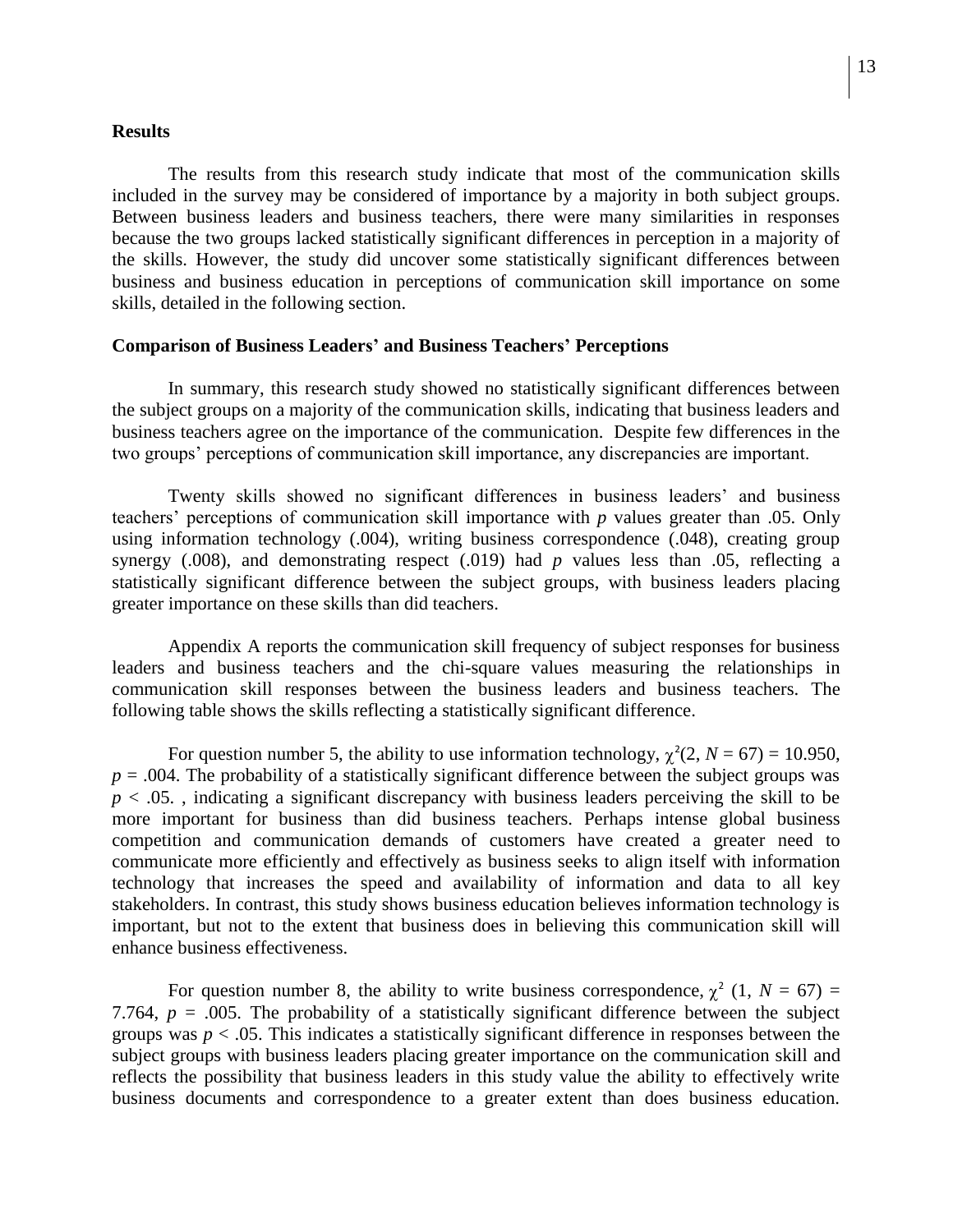Possibly intense business competition has created a greater need to communicate more efficiently and effectively as business seeks to align itself with all key stakeholders by assuring that all written correspondence is clear, error-free, and explanatory. Although this study shows business education believes the ability to write business correspondence is important, it is not to the extent that business does in believing this communication skill will enhance business effectiveness.

| $N = 67$                                                                 |             |          |              |                |        |    |           |                |          |
|--------------------------------------------------------------------------|-------------|----------|--------------|----------------|--------|----|-----------|----------------|----------|
| Communication skills                                                     | Trivial     |          | Elective     |                | Useful |    | Essential |                |          |
|                                                                          | B           |          | B            |                | B      |    | B         |                | $v^2$    |
| Organizational communication skills                                      |             |          |              |                |        |    |           |                |          |
| 5. Ability to use information technology                                 | $\Omega$    | $\Omega$ | $\mathbf 1$  | 3              | 8      | 21 | 23        | 11             | 10.950*  |
| 8. Ability to write business correspondence                              | $\Omega$    | $\Omega$ | $\Omega$     | $\mathbf{0}$   | 6      | 18 | 26        | -17            | 7.764*   |
| Leadership communication skills<br>12. Ability to create group synergy   | $\mathbf 0$ | $\Omega$ | $\mathbf{1}$ | $\overline{4}$ | 12 23  |    | 19        | 8 <sup>8</sup> | $9.623*$ |
| Interpersonal communication skills<br>23. Ability to demonstrate respect | 0           | $\Omega$ | $\Omega$     | $\overline{1}$ | 1      | 9  |           | 31 25          | $7.924*$ |

#### Comparison of Communication Skill Importance Between Subject Groups

B = Business Leaders T = Business Teachers \**p* < .05

For question number 12, the ability to create group synergy,  $\chi^2(2, N = 67) = 9.623$ ,  $p =$ .008. The probability of a statistically significant difference between the subject groups was  $p <$ .05. This indicates a statistically significant difference in responses and thus perceptions between the subject groups with business leaders placing greater importance on the communication skill. This reflects the possibility that business leaders in this study value creating group synergy to a greater extent than does business education. Possibly, intense business competition has created a greater need to have work groups and teams work in close collaboration for producing more as a solidified unit than they would as independent members. The results may reflect that business seeks to align itself with the creation of synergistic teams to increase productivity and build cohesive organizational relationships. This study shows business education believes creating group synergy is important, but not to the extent that business does for obtaining and maintaining a synergistic team work environment that fulfills strategic goals and objectives.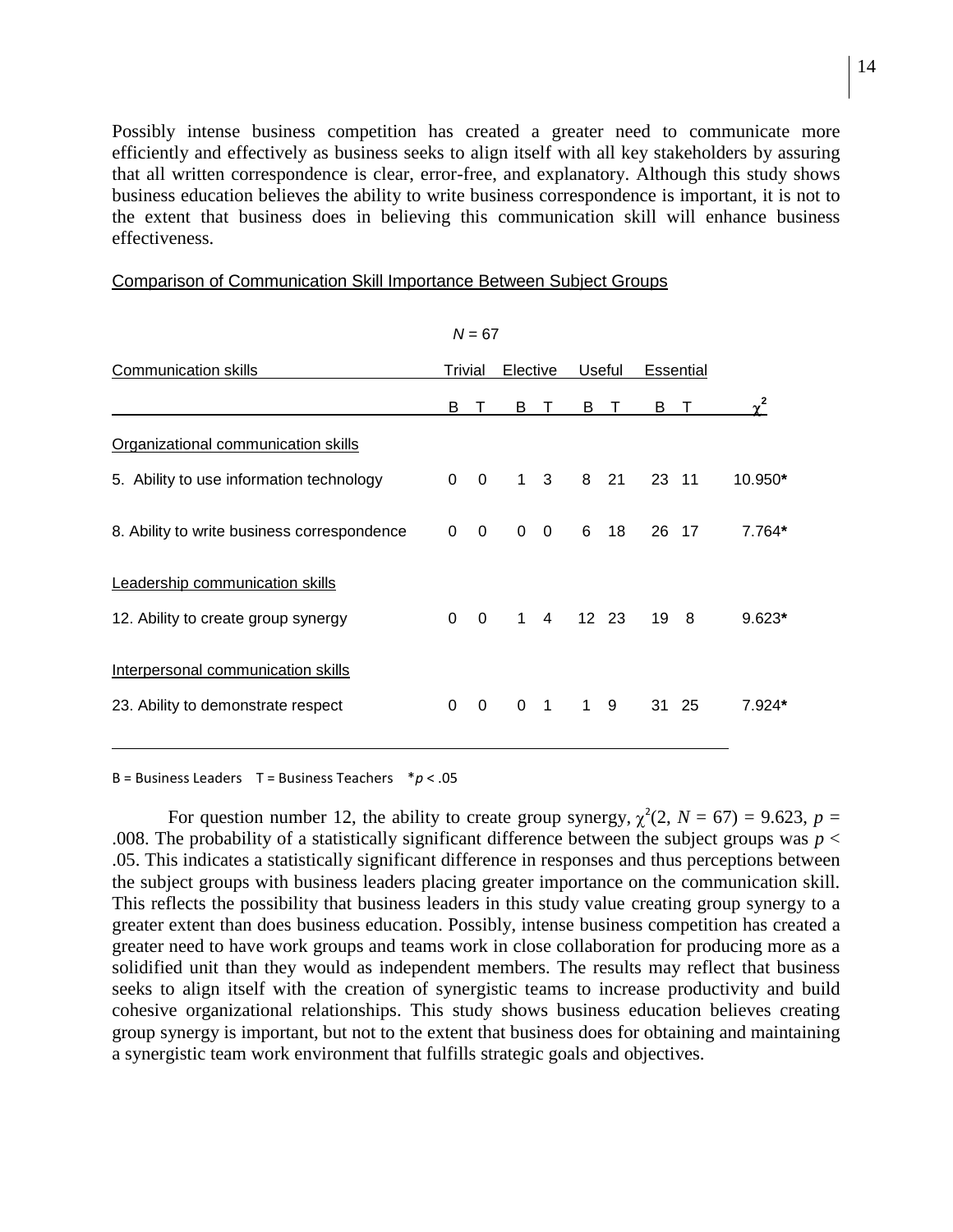For question number 23, the ability to demonstrate respect,  $\chi^2(2, N = 67) = 7.924$ ,  $p =$ .019. The probability of a statistically significant difference between the subject groups was  $p <$ .05. This indicates a statistically significant difference in responses between the subject groups and provides very strong evidence of business leaders placing greater importance on the communication skill of showing respect than educators perceived. Possibly, intense global business competition has created a greater need to communicate more effectively so business seeks to align itself with the skill of communicating respect for all stakeholders to create and maintain a collaborative closeness based on mutual respect. Business leaders may see the need to show respect more often to various stakeholders, such as international customers and suppliers, because their cultures and societies place great importance on this interpersonal communication aspect and expect it to be a part of normal business communication. This study shows business education believes showing respect is important, but not to the extent that business does in believing this skill will help obtain and maintain customer and key stakeholder closeness.

#### **Discussion of Results**

Implications from the results of this study are made regarding only the population of business leaders and college business teachers found in Minneapolis and St. Paul, Minnesota. The results from this study indicate that both subject groups generally rated the communication skills as important. For all communication skills, both subject groups rated the skills as either useful or essential in a vast majority of the responses, although the communication skill, teach skills, did receive relatively high elective ratings from 19% of the business leaders and 38% of the business teachers. This may mean that in most cases, both business leaders and business teachers perceive the communication skills to be useful or essential for business.

The skills of using information technology, writing business correspondence, creating group synergy, and demonstrating respect did reflect statistically significant differences in the perceptions between business leaders and business teachers with business leaders perceiving these skills to be of greater importance. Possibly, intense global competition has increased businesses' awareness of the need to use these skills to increase productivity, profitability, and organizational relationships than is sensed by business education. Findings such as this may assist business education for preparing courses and curriculum that could enhance the ability of students to learn and use these skills. Comparisons of the responses from the two subject groups reveal agreement on the importance of a vast majority of the communication skills. Finding no statistical difference in agreement on the importance of the surveyed communication skills is significant for indicating that the communication skills considered important in business are also those considered important in business education. Similarly, the results from this study indicate an overall consistency between business leaders and business teachers in their perceptions that none of the communication skills are trivial; no communication skills received ratings of trivial from either subject group. Results indicate that both business leaders and business teachers perceive the communication skills to possess some importance for business and to be possible core elements of a business communication skills course.

Despite substantial evidence that human resource managers and business instructors highly value communication abilities as discussed in broad terms, human resource managers value certain specific communication skills to a greater degree than do business professors. Of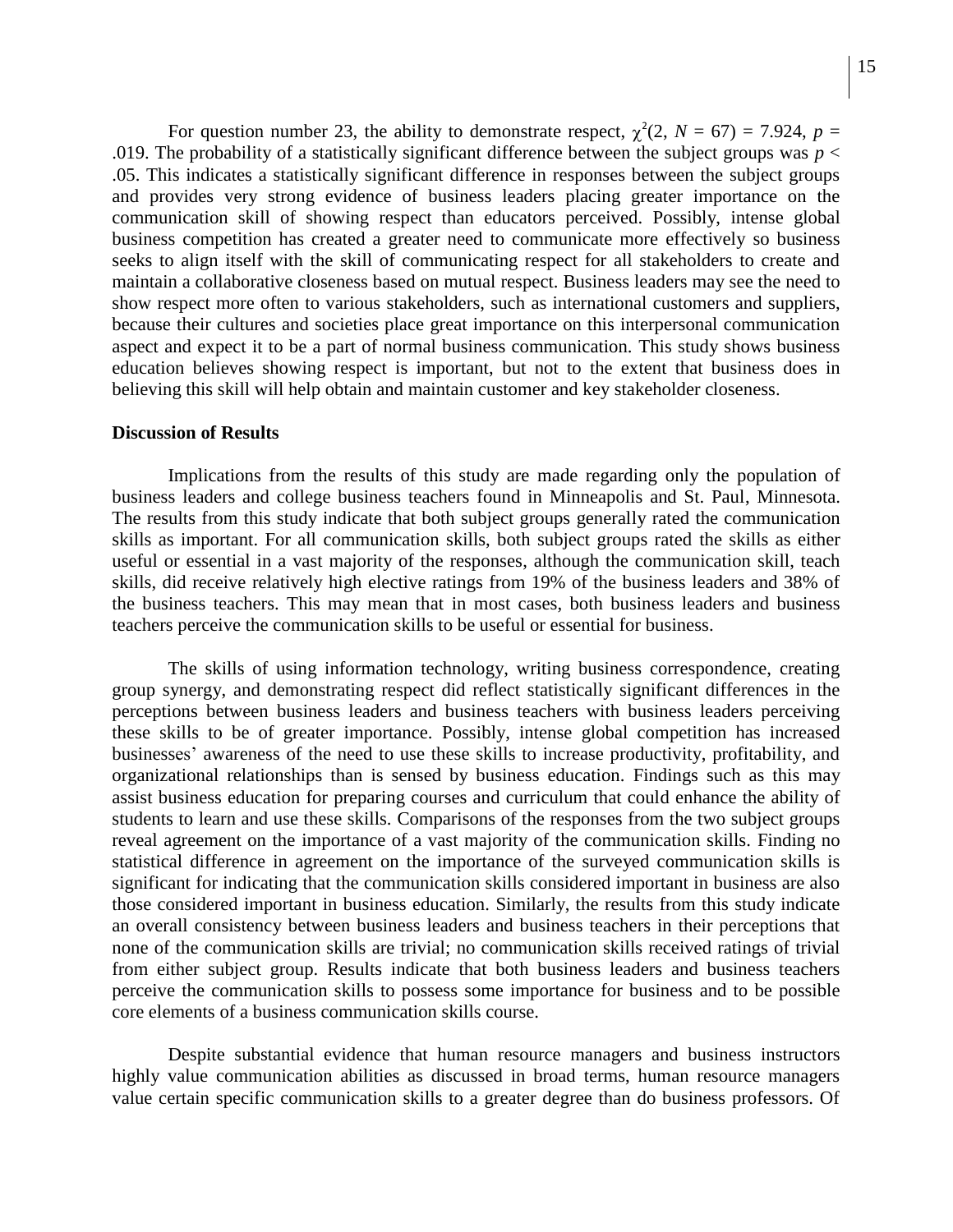the three primary constructs, leadership communication skills and interpersonal communication skills showed the greatest differences between managers and instructors. Human resource managers viewed these skills as more critical to employee performance. The two groups' perceptions converged regarding organizational communication skills, those that might be considered more public in nature (versus one-on-one). In contrast, the groups' perceptions diverged in the importance of leadership and interpersonal communication skills. The findings suggest that human resource managers perceived one-on-one leadership and interpersonal communication skills as more critical to personal and organizational success than did business instructors.

The agreement between the human resource managers and instructors suggests that there is much common ground on which to build strong communication skills in educational experiences. Human resource managers and instructors valued very highly all types of communication skills and abilities. The importance of communications skills to career achievement and organizational success is undisputed. It cannot be overstated that between business and academia, a bridge of understanding must be constructed for assessing and addressing the communication skills business employees need. Business must reach out to education and identify the specific communication skills they require. Conversely, education must constantly explore and analyze the specific communication skills businesses need. Thus, working together on improving performance through commitment to more effective communication skill teaching pedagogy should be feasible.

The review of literature suggests that through a communication audit, organizations must constantly assess their communication competence and examine how existing communication systems are either advantageous or detrimental to an organization's strategy and performance. Such an audit is the internal assessment of all communication systems, practices, and devices to realize effectiveness or understand possible voids, inefficiencies, and deficiencies in internal and external communications. In practical terms, audits will explain how communication systems support initiatives aimed at improving information flow or how they may create an overabundance of information that becomes confusing and harmfully complex (Hargie, 2002).

Communication is seen as an integral part of every organizational action and cannot be seen as an isolated function; most, if not all staff members, must have communication competence. An organization is reasonably clear about its audiences as they do not change a great deal over time. If an organization is purposeful in its communications practices, education efforts must be integrated as an important function throughout the organization. However, communication education rarely makes it into the budget as a separate line item, and when it does, it is one of the first areas to be cut when the budget needs to be reduced (Du-Babcock, 2006). Communications dollars tend to appear when surplus funds are left over and need to be spent down quickly. An organization must also develop a communications strategy for the overall organization rather than only for specific projects. In doing that, more attention will be paid to goals and outcome (Ober, 2001).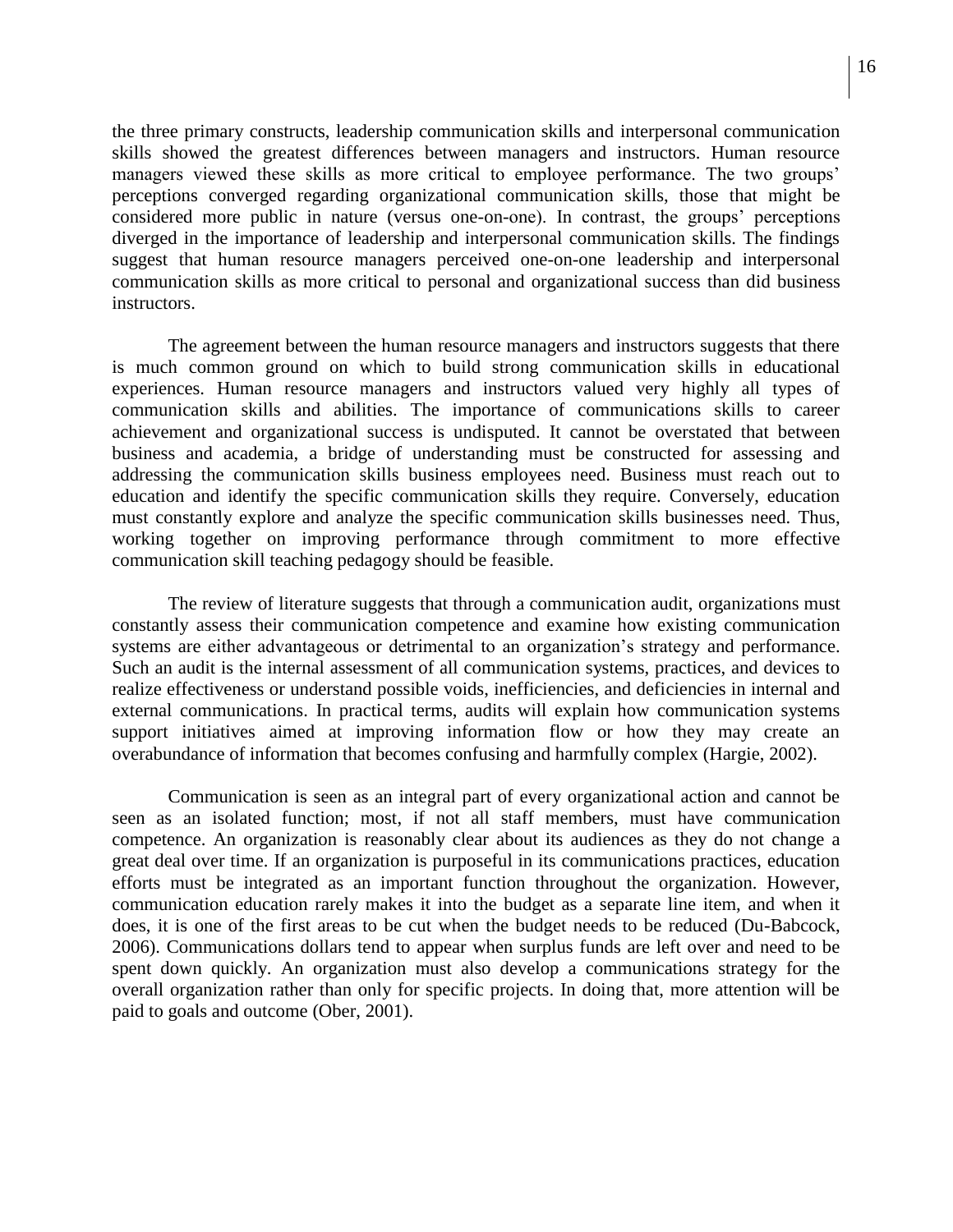## **Further Study**

This study found that business leaders and business teachers often agree on the importance of communication skills in business, suggesting the merit of further research in communication skills in business and business education. The following research should be considered for further study to advance knowledge in the field:

- 1. Survey business alumni to find their views of communication skill importance and their perceived levels of competence. Their insight might add a dimension that can be used to design communication skill educational programs and courses.
- 2. Research perceptions from business leaders and business teachers regarding how communication skills can be developed in undergraduate business curriculum and other required college course offerings, or outside of the college environment such as through continuing education, training consultants, or on-line educational methods. Educational design for communication skills may benefit from this knowledge.
- 3. Research business and business education to discover which communication skills are emerging as the most critical skills business organizations or specific organizational members must possess. Results may benefit adaptation to the changing communication skill needs of business and business education and the development of education that addresses the changing needs and priorities.
- 4. Research college business curriculum and course syllabuses for the types and degree of communication skill education incorporated into the various business courses and programs. Results may indicate the actual importance colleges and business instructors place on business communication skills in curriculum and course design and delivery.
- 5. Research the perceptions of business leaders and college business educators of communication skill competency possessed by college business graduates to determine weaknesses or strengths and the need for further education and development. Discovery of competency voids can be used to develop current and post-college communication skill education.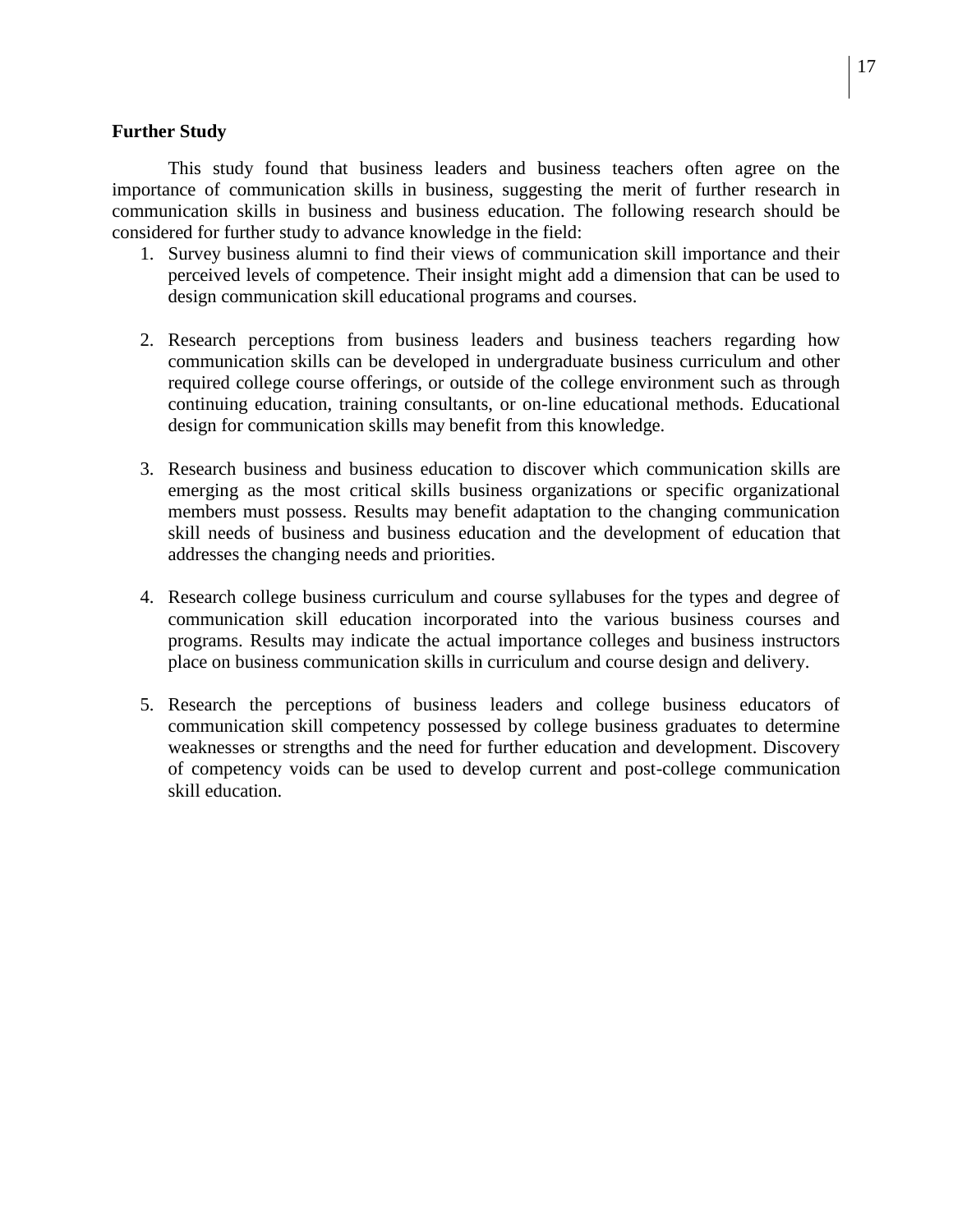#### **REFERENCES**

- Anderson, E. & Bacon, D. (2004). Assessing and enhancing the basic writing skills of marketing students. *Business Communication Quarterly, 67* (4), 443-454.
- Angell, P. (2004). *Business communication design*. Boston, MA: McGraw Hill Irwin.
- Argenti, P. (2007). *Corporate communication*. New York, NY: McGraw-Hill/Irwin.
- Bennis, W. & Townsend, R. (1995). *Reinventing leadership: Strategies to empower the organization*. New York, NY: William Morrow and Company, Inc.
- Bhatia, G. & Hynes, V. (1996). Graduate business students' preferences for the managerial communication course curriculum*. [Business Communication Quarterly,](javascript:__doLinkPostBack()* 59 (2), 45-55.
- Blaszczynski, C., Haras, C., & Katz, I*.* (2010). Does business writing require information literacy? *Business Communication Quarterly*, *73*, (2), 135-149.
- Bogert, J. & Butt, D. (1996). Communication instruction in MBA programs: A survey of syllabi. *Business Communication Quarterly, 59*, 20-44.
- Bolt-Lee, C. & Foster, S. D. (2003). The core competency framework: A new element in the continuing call for accounting education change in the United States. *Accounting Education*, *12* (1), 33-47.
- Brodowsky, G. & Anderson, B. (2003) Student perceptions of communication skills: Writing, presentations, and public speaking. *Journal of the Academy of Business Education*, *4*, 13-22.
- Cappel, J. J. (2002). Entry-level job skills: A survey of employers. *Journal of Computer Information System*, *42 (2)*, 76-82.
- Certo, S. (2000). *Modern management: Diversity, quality, ethics and the global environment*. Upper Saddle River, NJ: Prentice-Hall.
- Cyphert, D., Worley, R., & Dyrud, M. (2002) Integrating communication across the MBA curriculum. *Business Communication Quarterly*, *65* (3), 81-86.
- Dilenschneider, R. L. 1992. *A briefing for leaders: Communication as the ultimate exercise of power*. New York, NY: HarperCollins.
- Du-Babcock, B. (2006). Teaching business communication: Past, present, and future. *Journal of Business Communication*, *43* (3), 253-264.
- Fordham, D. & Gabbin, A. (1996). Skills versus apprehension: Empirical evidence on oral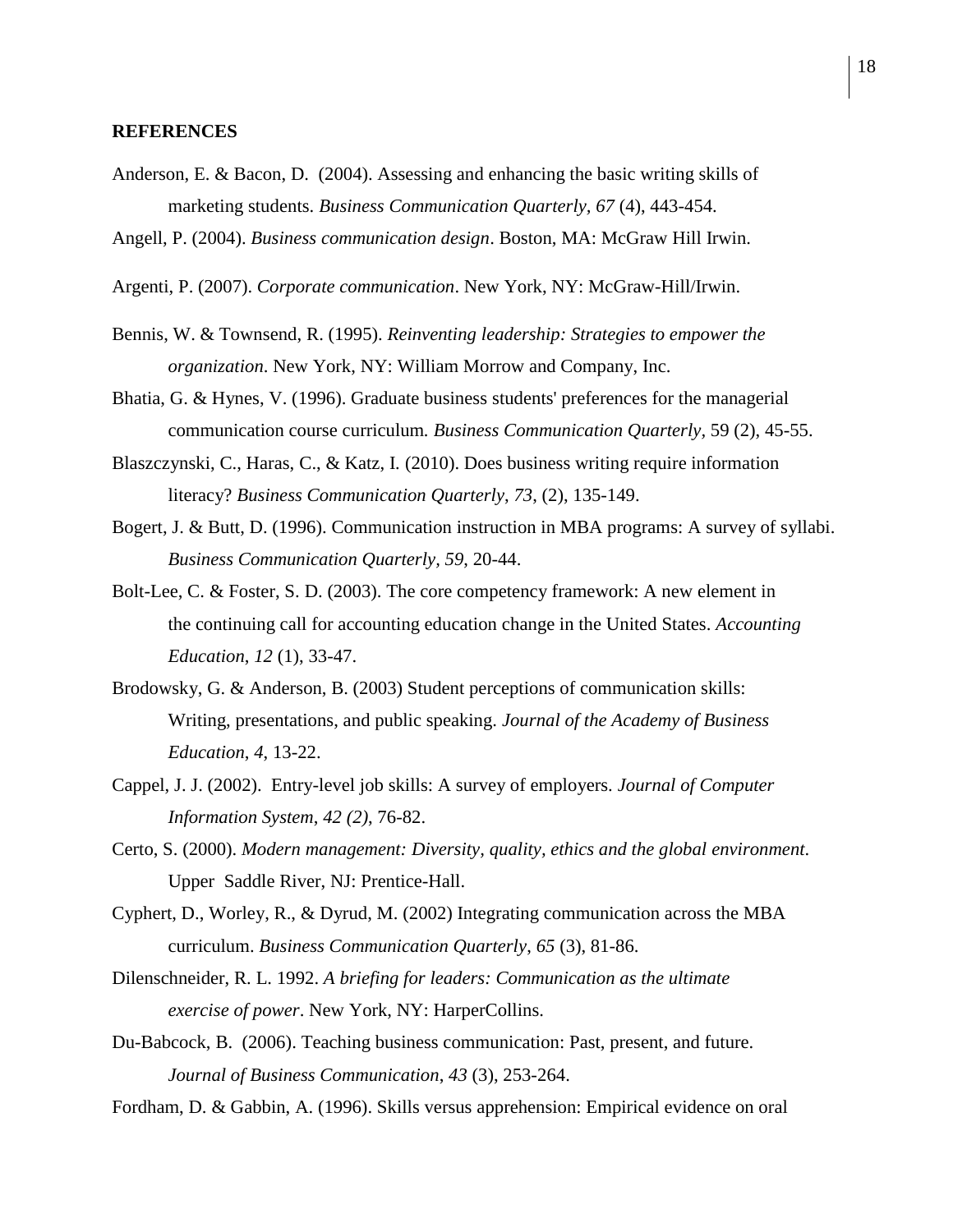communication. *Business Communication Quarterly, 59* (3) 88-97.

- [Gray,](http://bcq.sagepub.com/search?author1=F.+Elizabeth+Gray&sortspec=date&submit=Submit) E. (2010). **S**pecific oral communication skills desired in new accountancy graduates. *Business Communication Quarterly, 73,* 40-67, first published on January 28, 2010.
- Hanna, M. & Wilson, G. (1998). *Communicating in business and professional settings*. New York, NY: The McGraw-Hill Companies.
- Hargie, O. (2002). Communication audits and the effects of increased information: A follow-up study. *The Journal of Business Communication 39,* 414.
- Hynes, G. (2005). *Managerial communications: Strategies and applications*. New York, NY: McGraw-Hill/Irwin.
- Kirby, D. & Romine, J. (2009). Develop oral presentation skills through accounting curriculum design and course-embedded assessment. *Journal of Education for Business*, *85*, 172- 179.
- Lanier, P., Tanner, J., Zhu, Z., & Heady, R. (1997). Evaluating instructors' perceptions of students' preparation for management curricula*. Journal of Education for Business*, *73* (2), 77-84.
- Laster, N. & Russ, T. (2010). Looking across the divide: Analyzing cross-disciplinary approaches for teaching business communication. *Business Communication Quarterly, 73,* 248-264
- Maes, J. D., Weldy, T. G., & Icenogle, M. L. (1997). A managerial perspective: Oral communication competency is most important for business students in the workplace. *The Journal of Business Communication*, *34*, (1), 67-80.
- Murphy, H., Hildebrandt, H., & Thomas, J. (1997). *Effective business communications*. New York, NY: McGraw-Hill/Irwin.
- Murranka, P. A. & Lynch, D. (1999). Developing a competency-based fundamentals of management communication course. *Business Communication Quarterly*, *62* (3), 9- 23.
- National Association of Colleges and Employers. (2001). *Resource mining: Skills you'll need to get a job.* Retrieved from

http://careerplanit.com/resource/article.asp?subid=3&artid=5

National Commission on Writing (2004). *Writing: A ticket to work… or a ticket out.* College Entrance Examination Board.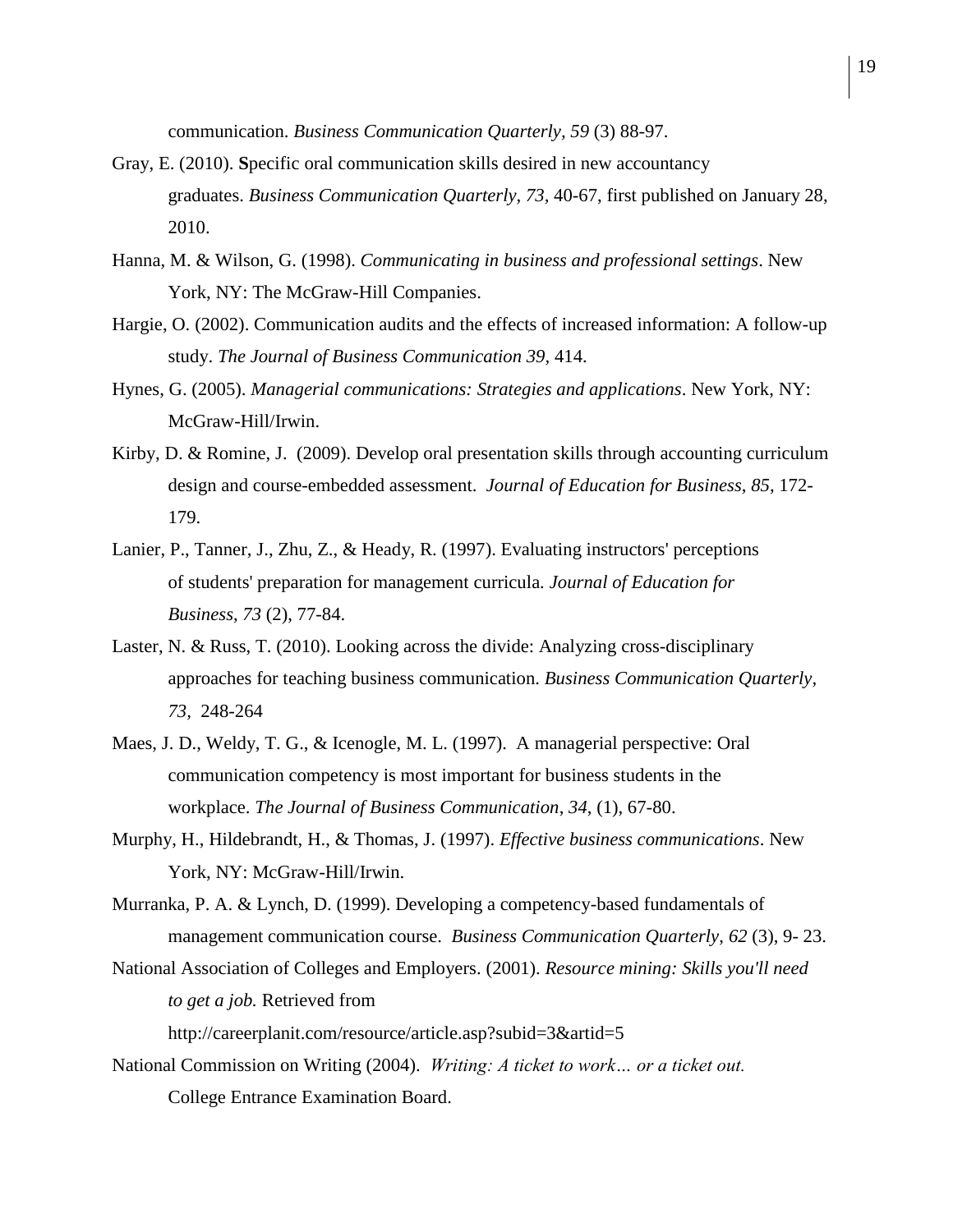Ober, S. (2001). *Contemporary business communication*. Boston, MA: Houghton Mifflin.

- Pearce, C., Johnson, I., & Barker, R. (1995). Enhancing the student listening skills and environment. *Business Communication Quarterly*, *58* (4), 28-33.
- Pfeffer, J. & Fong, C. T. (2002). The end of business schools? Less success than meets the eye. *Academy of Management and Learning*, *1* (1), 78-95.
- Pittenger, K. K. S., Miller, M. C. & Mott, J. (2004). Using real-world standards to enhance student's presentation skills. *Business Communication Quarterly*, *67* (3), 327-336.
- Reinsch, L., & Shelby, N. (1997). What communication abilities do practitioners need? Evidence from MBA students. *Business Communication Quarterly*, *60* (4), 7-29.
- Roebuck, D. (2001). *Improving business communication skills*. Upper Saddle River, NJ: Prentice-Hall.
- Rowley, D., Lujan, H., & Dolence, M. (1997). *Strategic change in colleges and universities: Planning to survive and prosper.* San Francisco, CA: Jossey-Bass.
- Rushkoff, D. (1999). *Coercion: Why we listen to what they say*. New York, NY: Riverhead.
- Rusk, T. (1993). *The Power of Ethical Persuasion*. New York, NY: Penguin Books.
- Russ, T. (2009). The status of the business communication course at U.S. colleges and universities. *Business Communication Quarterly, 72* (4), 395-413.
- Sapp, D. & Zhang, Q. (2009). Trends in industry supervisors' feedback on business communication internships. *Business Communication Quarterly*, *72*, (3), 274-288.
- Seshadri, S. & Theye, L. D. (2000). Professionals and professors: Substance or style? *Business Communication Quarterly*, *63* (3), 9-23.
- Siegel, G. (2000), Management accounts: The great communicators. *Strategic Finance*, *82*, 6.
- Stowers, R. H. & White, T. (1999). Connecting accounting and communication: A survey of public accounting firms. *Business Communication Quarterly*, *62* (2), 23 40.
- Tanyel, F., Mitchell, M., & McAlum, H. (1999). The skill set for success of new business school graduates: Do prospective employers and university faculty agree? *Journal of Education for Business,* 75(1), 33-37.

Ulinski, M. & O'Callaghan, S. (2002). A comparison of MBA students' and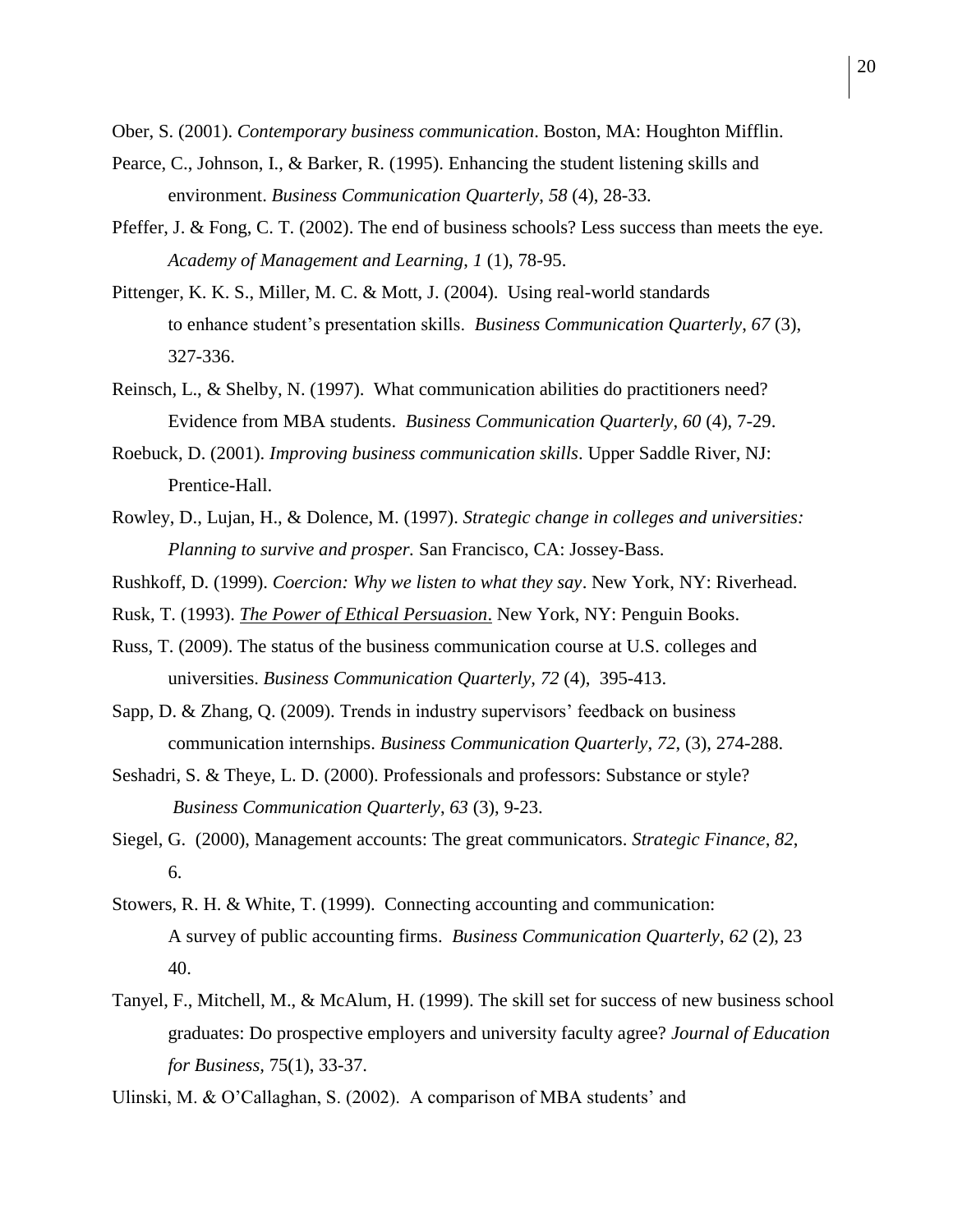employers' perceptions of the value of oral communication skills for employment. *Journal of Education for Business*, 77 (4), 193-197.

- Waner, K. (1995).Business communication competencies needed by employees as perceived by business faculty and business professionals. *Business Communication Quarterly*, *58* (4), 51-56.
- Wise, K. (2005). The importance of writing skills. *Public Relations Quarterly*, 50, 37- 38.
- Young, M. & Murphy, W. (2003). Integrating communications skills into the marketing curriculum: A case study. *Journal of Marketing Education*, *25* (1), 57-70.
- Yu, H. (2010). Bring workplace assessment into business communication classrooms: A proposal to better prepare students for professional workplaces. *Business Communication Quarterly, 73* (1), 21-3.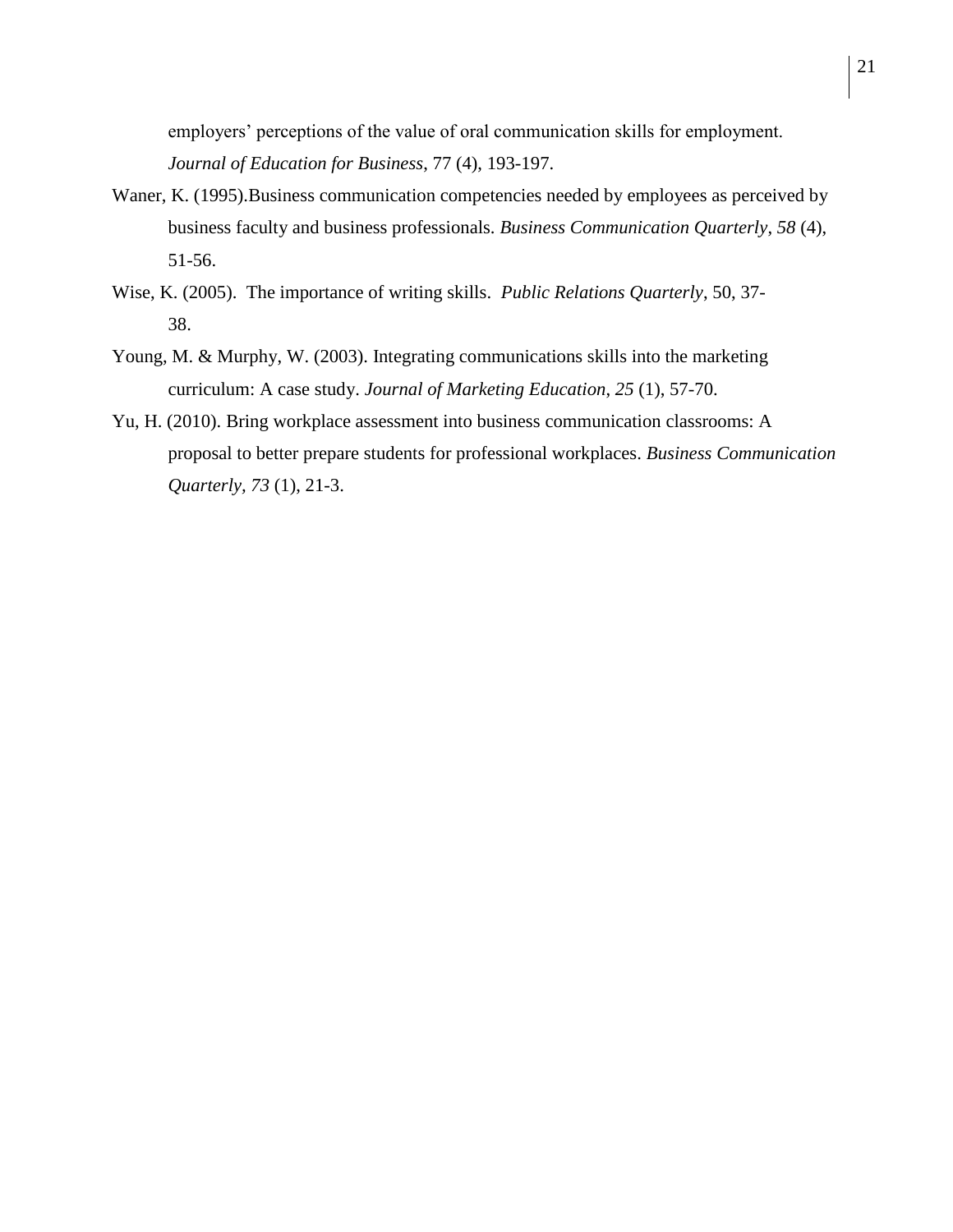# **APPENDIX**

# *Comparison of Communication Skill Importance Between Subject Groups*

| <b>Communication skills</b>                 | Trivial Elective Useful Essential |                |          |                |            |                |                |       |                |                        |         |
|---------------------------------------------|-----------------------------------|----------------|----------|----------------|------------|----------------|----------------|-------|----------------|------------------------|---------|
|                                             |                                   | вт             |          |                |            |                | B T B T B T df |       |                | Power                  |         |
|                                             |                                   |                | $N = 67$ |                |            |                |                |       |                |                        |         |
| Organizational communication skills         |                                   |                |          |                |            |                |                |       |                |                        |         |
| 1. Ability to initiate open discussion      |                                   | $0\quad 0$     |          | $1 \quad 1$    |            | 14 13          |                | 17 21 | 2              | .075                   | .324    |
| 2. Ability to resolve conflict              |                                   | $0\quad 0$     | 0        | $\overline{1}$ | 5          | $\overline{7}$ |                | 27 27 | $\overline{2}$ | .150                   | 1.201   |
| 3. Ability to create information networks   |                                   | $0\quad 0$     |          | 4 5            |            | 18 21          | 10 9           |       | 2              | .070                   | .260    |
| 4. Ability to teach skills                  | $\Omega$                          | $\overline{0}$ |          |                | 6 13 16 15 |                | 10 7           |       | 2              | .322                   | 3.012   |
| 5. Ability to use information technology    |                                   | $0\quad 0$     |          | 1 <sub>3</sub> |            | 8 21           |                | 23 11 | $\overline{2}$ | .850                   | 10.950* |
| 6. Ability to give performance feedback     | $\Omega$                          | 0              |          | 3 <sub>3</sub> |            | 8 14           |                | 21 18 | $\overline{2}$ | .200                   | 1.736   |
| 7. Ability to negotiate                     | 0                                 | $\mathbf 0$    |          | $3\quad0$      |            | 10 17          |                | 19 18 | 2              | .479                   | 4.716   |
| 8. Ability to write business correspondence |                                   | $0\quad 0$     |          | $0\quad 0$     |            | 6 18           |                | 26 17 | $\mathbf 1$    | .795                   | 7.764*  |
| 9. Ability to make convincing presentations |                                   | $0\quad 0$     |          | 2 <sub>1</sub> |            | 14 13          |                | 16 21 | $\mathbf{1}$   | .125                   | .913    |
| Leadership communication skills             |                                   |                |          |                |            |                |                |       |                |                        |         |
| 10. Ability to arouse enthusiasm            | 0                                 | - 0            | 1        | 5              |            | 14 16          |                | 17 14 | 2              | .317                   | 2.916   |
| 11. Ability to build optimism               |                                   | $0\quad 0$     |          |                |            |                |                |       |                | 2 5 13 19 17 11 2 .375 | 3.569   |
| 12. Ability to create group synergy         |                                   | $0\quad 0$     |          |                |            |                | 1 4 12 23 19 8 |       | $2^{\circ}$    | .799                   | 9.623*  |
| 13. Ability to build team bonds             |                                   | $0\quad 0$     |          |                |            | 1 4 13 20      |                | 18 11 | $2^{\circ}$    | .490                   | 4.849   |
| 14. Ability to express encouragement        |                                   | $0\quad 0$     |          | $1\quad1$      |            | 9 17           |                | 22 17 |                | 2 .319                 | 2.974   |